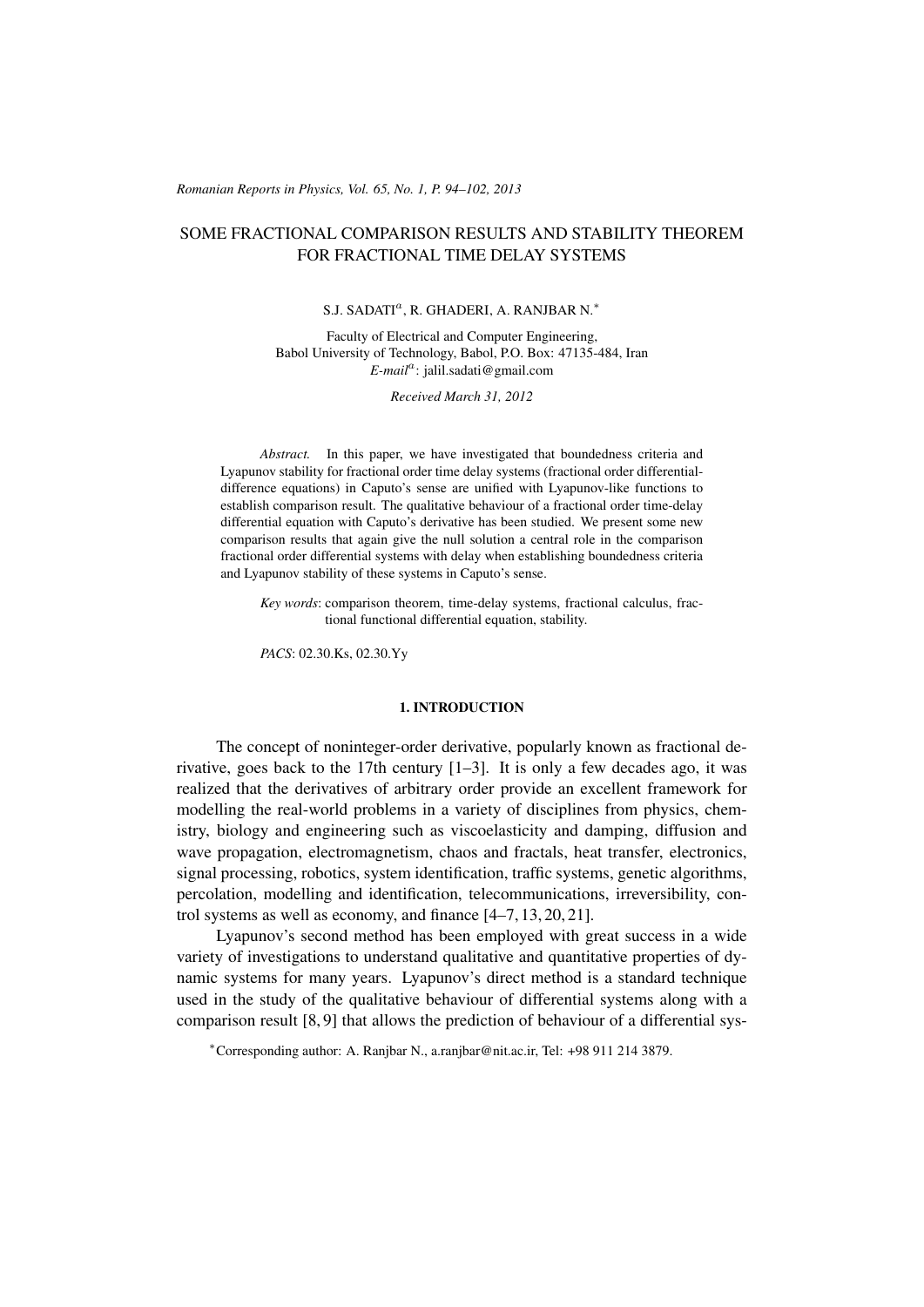tem when the behaviour of the null solution of a comparison system is known. The application of Lyapunov's direct method in boundedness theory [8] has the advantage of not requiring knowledge of solutions.

Since 1950s different types of the Lyapunov functions have been proposed for the stability analysis of delay systems, see the pioneering works of Razumikhin [10] and Krasovskii [11]. Whereas Razumikhin [10] used the Lyapunov-type functions  $V(x(t))$  depending on the current value  $x(t)$  of the solution, Krasovskii [11] proposed to use functionals  $V(x_t)$  depending on the whole solution segment  $x_t$ , that is, the true state of the delay system. The reader can see [12] for more details.

In the base of Lyapunov's second method, some work has been done in the field of stability of fractional-order nonlinear systems without delay [9, 14–16].

But recently the stability of fractional-order nonlinear time-delay systems has been considered by some researchers [17–19, 22].

In this work, we have extended and generalized some comparison theorems and stability theorem for fractional functional differential equation with definition a new Lyapunov-like function by fractional-order Dini derivatives in Caputo's sense.

The organization of the manuscript is given below.

In Section 2 some basic definitions of fractional calculus used in this paper are mentioned. Section 3 introduces briefly the fractional nonlinear time-delay systems.In section 4 we develop fractional comparison principle by generalization of Lyapunovlike function for fractional nonlinear time-delay systems. In Section 5, a Lyapunov stability theorem is proved by using comparison results of section 4 . Finally, Section 6 is devoted to our conclusions.

## 2. FRACTIONAL CALCULUS

Caputo's and Riemann-Liouville's definitions of fractional derivatives, are namely,

$$
{}^{c}D^{q}x = \frac{1}{\Gamma(1-q)} \int_{t_0}^{t} (t-s)^{-q} x'(s) \, \mathrm{d}s \tag{1}
$$

$$
D^{q}x = \frac{1}{\Gamma(1-q)} \frac{d}{dt} \int_{t_0}^{t} (t-s)^{-q} x(s) \, ds \tag{2}
$$

respectively, order of  $0 < q < 1$ , where  $\Gamma$  denotes the Gamma function.

The most important advantage for fractional-order differential equations with Caputo's derivative is the initial conditions that are the same form as that of ordinary differential equations with integer derivatives. Another difference is that the Caputo derivative for a constant  $c$  is zero, while the Riemann-Liouville fractional derivative for a constant *c* is not zero but equals to  $D^q c = c(t-t_0)^{-q} / \Gamma(1-q)$ , By using (2.1),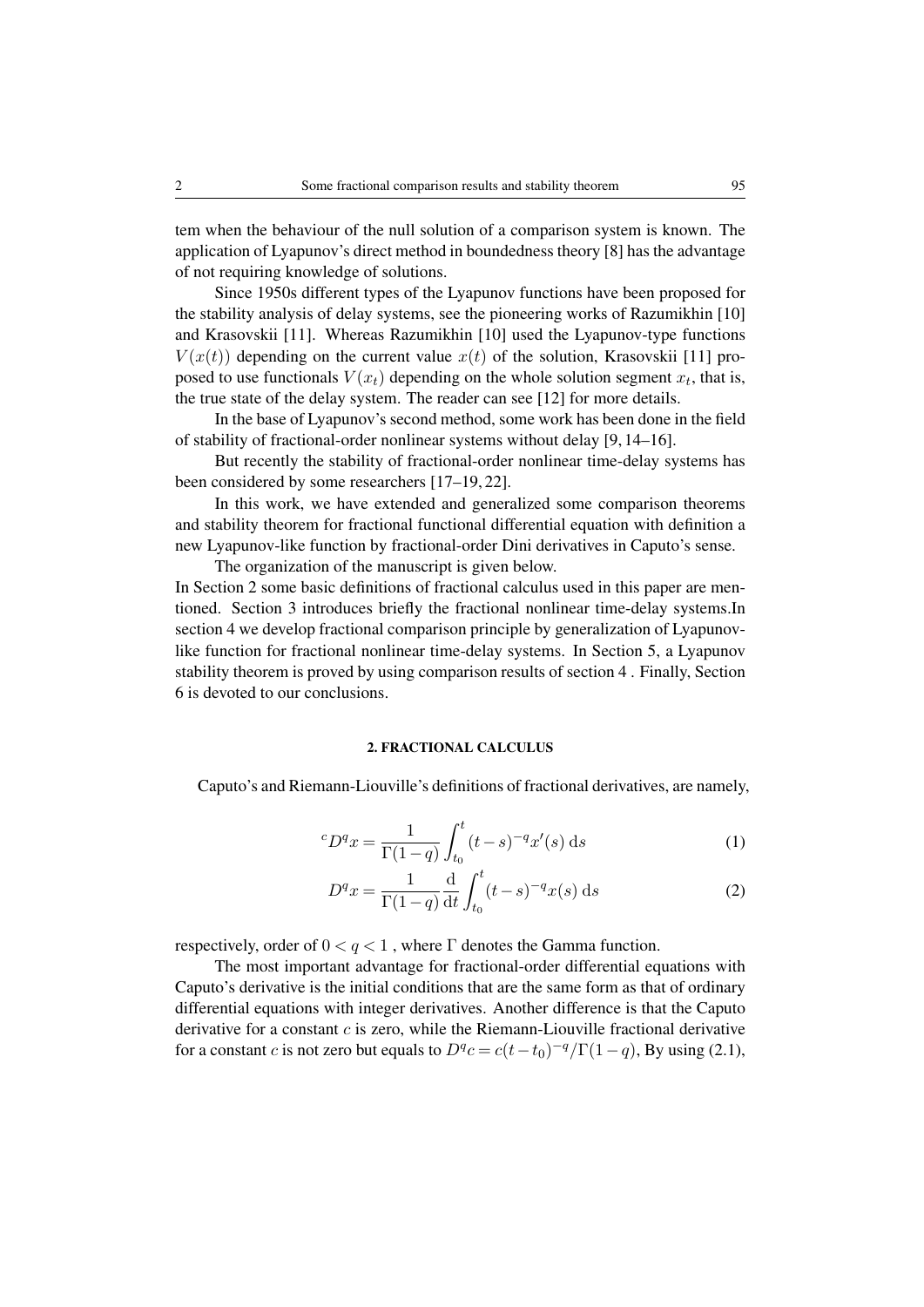therefore,

$$
{}^{c}D^{q}x(t) = D^{q}[x(t) - x(t_{0})],
$$
  
= 
$$
D^{q}x(t) - \frac{x(t_{0})}{\Gamma(1-q)}(t-t_{0})^{-q}
$$
 (3)

In particular, if  $x(t_0) = 0$ , we obtain

$$
{}^{c}D^{q}x(t) = D^{q}x(t)
$$
\n<sup>(4)</sup>

Hence, we can see that Caputo's derivative is defined for functions for which Riemann-Liouville fractional-order derivative exists.

## 3. FRACTIONAL FUNCTIONAL DIFFERENTIAL EQUATIONS

Let  $C([a, b], \mathbb{R}^n)$  be the set of continuous functions mapping the interval  $[a, b]$ to  $\mathbb{R}^n$ . In many situations, one may wish to identify a maximum time delay  $\tau$  of a system. In this case, we are often interested in the set of continuous function mapping  $[-\tau,0]$  to  $\mathbb{R}^n$ , for which we simplify the notation to  $\mathscr{C} = C([-\tau,0], \mathbb{R}^n)$ . For any  $A > 0$  and any continuous function of time  $\psi \in C([t_0 - \tau, t_0 + A], \mathbb{R}^n)$ ,  $t_0 \le t \le t_0+A$ , let  $x_t(\theta) \in \mathscr{C}$  be a segment of function x defined as  $x_t(\theta) = x(t+\theta)$ ,  $-\tau \leq \theta \leq 0.$ 

Consider Caputo fractional nonlinear time-delay system

$$
{}_{t_0}^c D_t^q x(t) = f(t, x_t).
$$
 (5)

where  $x(t) \in \mathbb{R}^n$ ,  $0 < q \le 1$  and  $f : \mathbb{R} \times \mathscr{C} \to \mathbb{R}^n$ . Equation (5) indicates Caputo derivatives of the state variable x on  $[t_0, t]$  and  $x(\xi)$  for  $t - \tau \leq \xi \leq t$ . As such, to determine the future evolution of the state, it is necessary to specify the initial state variables  $x(t)$  in a time interval of length  $\tau$ , say, from  $t_0 - \tau$  to  $t_0$ , *i.e.*,

$$
x_{t_0} = \phi,\tag{6}
$$

where  $\phi \in \mathscr{C}$  is given. In other words we have  $x(t_0 + \theta) = \phi(\theta), -\tau \le \theta \le 0$ . Throughout the manuscript we will use the Euclidean norm for vectors denoted by  $\|\cdot\|$ . The space of continuous initial functions  $C([-\tau,0],\mathbb{R}^n)$  is provided with the *supremum* norm

$$
\|\phi\|_{0} = \max_{\theta \in [-\tau, 0]} \|\phi(\theta)\|.
$$
 (7)

Let  $\rho > 0$  be a given constant, and let

$$
\mathcal{C}_{\rho} = \left\{ \phi \in \mathcal{C} : ||\phi||_{0} < \rho \right\} \tag{8}
$$

and

$$
S_{\rho} = \left\{ x \in \mathbb{R}^n : ||x|| \le \rho \right\}
$$
 (9)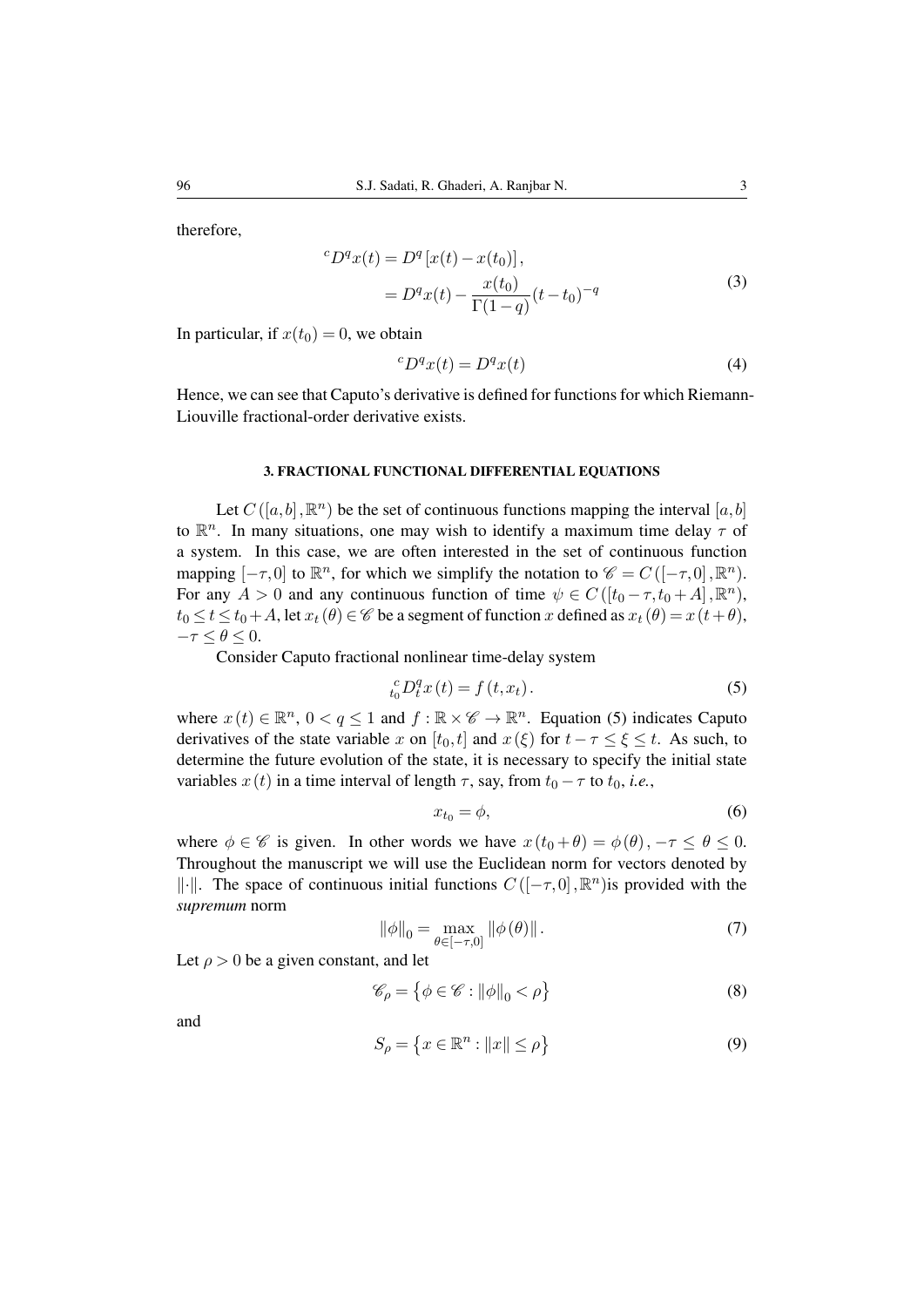## 4. GENERALIZATION OF SOME COMPARISON RESULTS IN FRACTIONAL FUNCTIONAL DIFFERENTIAL EQUATIONS

In this section we will develop and generalize some basic comparison results in theory of functional differential equation to the fractional case. The integer order derivative version of these theorems can be found in [8].

Let  $0 < q < 1$  and  $p = 1 - q$ . Denote by  $C_p([t_0, T], \mathbb{R})$ , the function space as follows:

$$
C_p([t_0, T], \mathbb{R}) = \{ u \in C((t_0, T], \mathbb{R}) \text{ and } (t - t_0)^p u(t) \in C([t_0, T], \mathbb{R}) \}
$$
(10)

**Lemma 4.1.** *Let*  $m \in C_p([t_0, T], \mathbb{R})$  *be locally Hölder continuous with exponent*  $\lambda >$ q and for any  $t_1 \in (t_0, T]$ *, we have* 

$$
m(t_1) = 0 \quad and \quad m(t) \le 0 \quad for \quad t_0 \le t \le t_1. \tag{11}
$$

*Then it follows that,*

$$
D^q m(t_1) \ge 0. \tag{12}
$$

For proof of Lemma 4.1, please see in [16].

**Definition 4.2.** A function  $a(r)$  is said to belong to the class  $\mathcal{K}$ , if  $\alpha \in C([0,\rho), \mathbb{R}_+)$ ,  $a(0) = 0$  and  $a(r)$  is strictly monotone increasing in r.

**Definition 4.3.** A function  $V(t, x)$  with  $V(t, 0) \equiv 0$  is said to positive definite if there exist a function  $b \in \mathcal{K}$  such that

$$
V(t,x) \ge b(||x||),\tag{13}
$$

is satisfied for  $(t, x) \in \mathcal{R}_+ \times S_0$ , and it is said to be decrescent if a function  $a \in \mathcal{K}$ exist such that

$$
V(t,x) \le a(\|x\|), \quad (t,x) \in \mathbb{R}_+ \times S_\rho. \tag{14}
$$

**Definition 4.4** (Lyapunov-like function). Let  $V \in C([- \tau, \infty) \times S_{\rho}, \mathbf{R}_{+})$ , and let  $\phi \in$  $\mathcal{C}_{\rho}$ . We define the fractional-order Dini derivatives in Caputo's sense  ${}^cD^q_+V(t, \phi(0), \phi)$ and <sup>c</sup> $D_{-}^{q}V(t, \phi(0), \phi)$  with respect to the functional differential system (5) as follows:

$$
{}^{c}D_{+}^{q}V(t,\phi(0),\phi) = \limsup_{h \to 0^{+}} \frac{1}{h^{q}} \left[ V(t,\phi(0)) - V(t-h,\phi(0) - h^{q}f(t,\phi)) \right] \tag{15}
$$

$$
{}^{c}D_{-}^{q}V(t,\phi(0),\phi) = \liminf_{h \to 0^{-}} \frac{1}{h^{q}} \left[ V(t,\phi(0)) - V(t-h,\phi(0) - h^{q}f(t,\phi)) \right] \tag{16}
$$

we need, consequently, the following subsets of  $\mathscr C$  defined by

$$
\Omega_1 = \left\{ \phi \in \mathcal{C}_\rho : |V_t|_0 = V(t, \phi(0)), t \in [t_0, \infty] \right\}
$$
\n
$$
(17)
$$

$$
\Omega_0 = \left\{ \phi \in \mathcal{C}_\rho : V(t + \theta, \phi(\theta)) < L(V(t, \phi(0))), t \in [t_0, \infty] \right\} \tag{18}
$$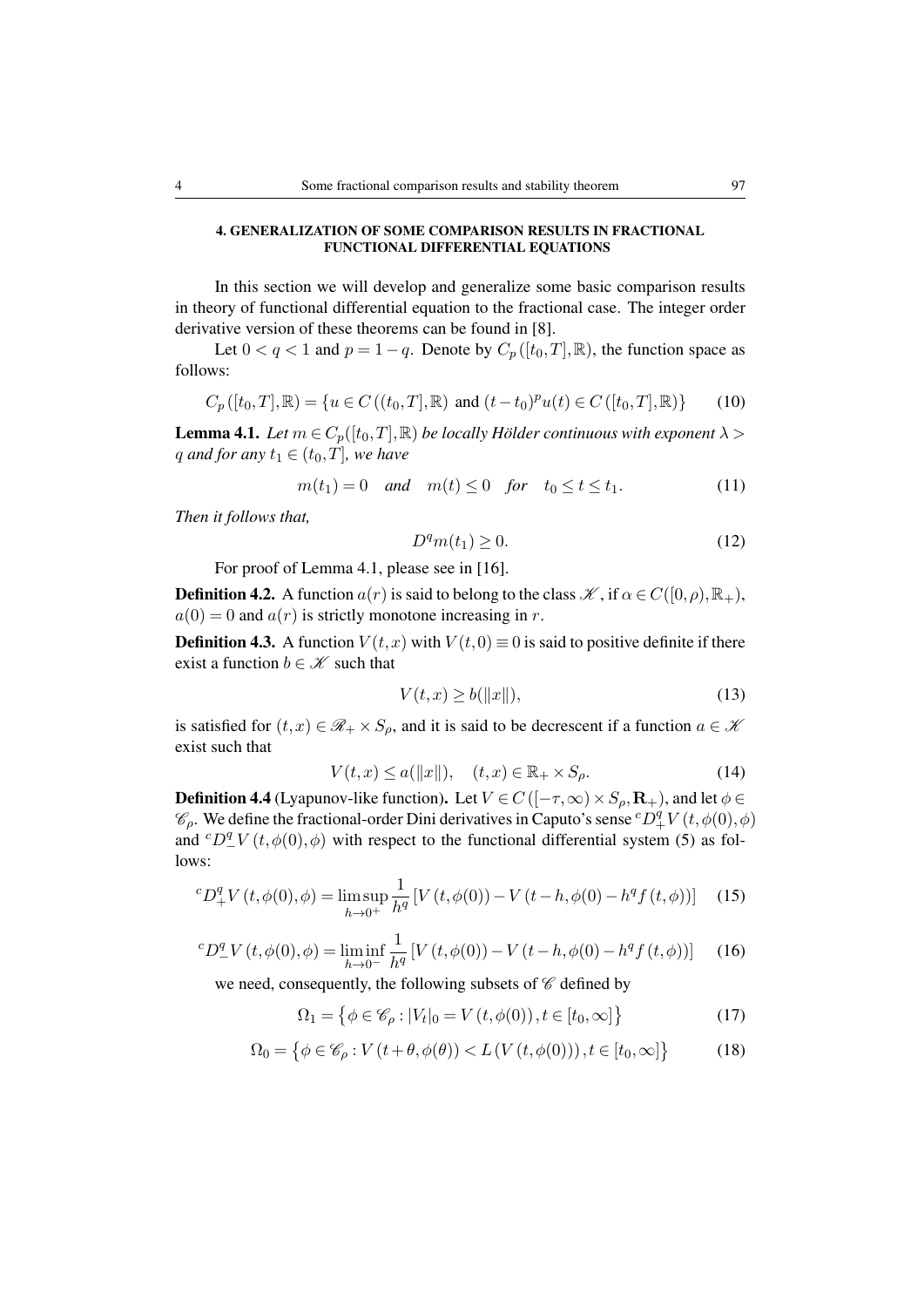where  $L(u)$  is continuous on  $\mathbb{R}_+$ , non-decreasing in u, and  $L(u) < u$ , for  $u > 0$ ; and

$$
|V_t|_0 = \sup_{-\tau \le \theta \le 0} V(t + \theta, \phi(\theta))
$$
\n(19)

In fact, these Lyapunov-like functions act like a transformation of (5) into a relatively simple fractional differential equation, the properties of solutions of this simple system can be transferred back to the original more complicated system. This is known as the comparison principle, in general.We can now state some fractional comparison results via the Lyapunov-like function.

**Theorem 4.5.** *Let*  $V \in C([- \tau, \infty) \times S_\rho, \mathbf{R}_+)$  *and*  $V(t, x)$  *be locally Lipschitzian in* x. Assume that the functional  ${}^cD^q_{-}V(t, \phi(0), \phi)$ , defined by (16). verifies the *inequality*

$$
{}^{c}D_{-}^{q}V(t,\phi(0),\phi) \le g(t,V(t,\phi(0))), \quad t > t_{0}, \quad \phi \in \Omega_{1}, \tag{20}
$$

*where*  $g \in C([t_0,\infty) \times \mathbf{R}_+, \mathbf{R}_+)$ *, and*  $r(t,t_0,u_0)$  *is the maximal solution of the scalar differential equations of*

$$
{}^{c}D^{q} = g(t, u), \quad u(t_0) = u_0 \ge 0,
$$
\n(21)

*existing on*  $[t_0, \infty)$ *. Let*  $x(t_0, \phi_0)$  *be any solution of* (5) *defined in the future, satisfying*

$$
\sup_{-\tau \le s \le 0} V(t_0, \phi_0(s)) \le u_0 \tag{22}
$$

*Then,*

$$
V(t, x(t_0, \phi_0(t))) \le r(t, t_0, u_0), \quad t \ge t_0.
$$
 (23)

*Proof.* Let  $x(t_0, \phi_0)$  be any solution of (5) with an initial function  $\phi_0 \in \mathcal{C}_{\rho}$  at  $t = t_0$ . Define the function

$$
m(t) = V(t, x(t_0, \phi_0)(t)).
$$

For  $\epsilon > 0$  sufficiently small, consider the fractional differential equation

$$
{}^{c}D^{q}u = g(t, u) + \varepsilon, \quad u(t_0) = u_0 \ge 0,
$$
\n<sup>(24)</sup>

whose solutions  $u(t,\varepsilon) = u(t,t_0,u_0,\varepsilon)$  exists as far as  $r(t,t_0,u_0)$  to the right of  $t_0$ . Since

$$
\lim_{\varepsilon \to 0} u(t,\varepsilon) = r(t,t_0,u_0) \tag{25}
$$

it is enough to show that

$$
m(t) \le u(t,\varepsilon), \quad t \ge t_0. \tag{26}
$$

If this inequality is not true, let  $t_1$  be greatest lower bound of numbers  $t > t_0$  for which (26) is false. The continuity of the functions  $m(t)$  and  $u(t,\varepsilon)$  implies that

(i) 
$$
m(t) \le u(t, \varepsilon)
$$
,  $t_0 \le t \le t_1$ ;

**(ii)** 
$$
m(t_1) = u(t_1, \varepsilon), \quad t = t_1
$$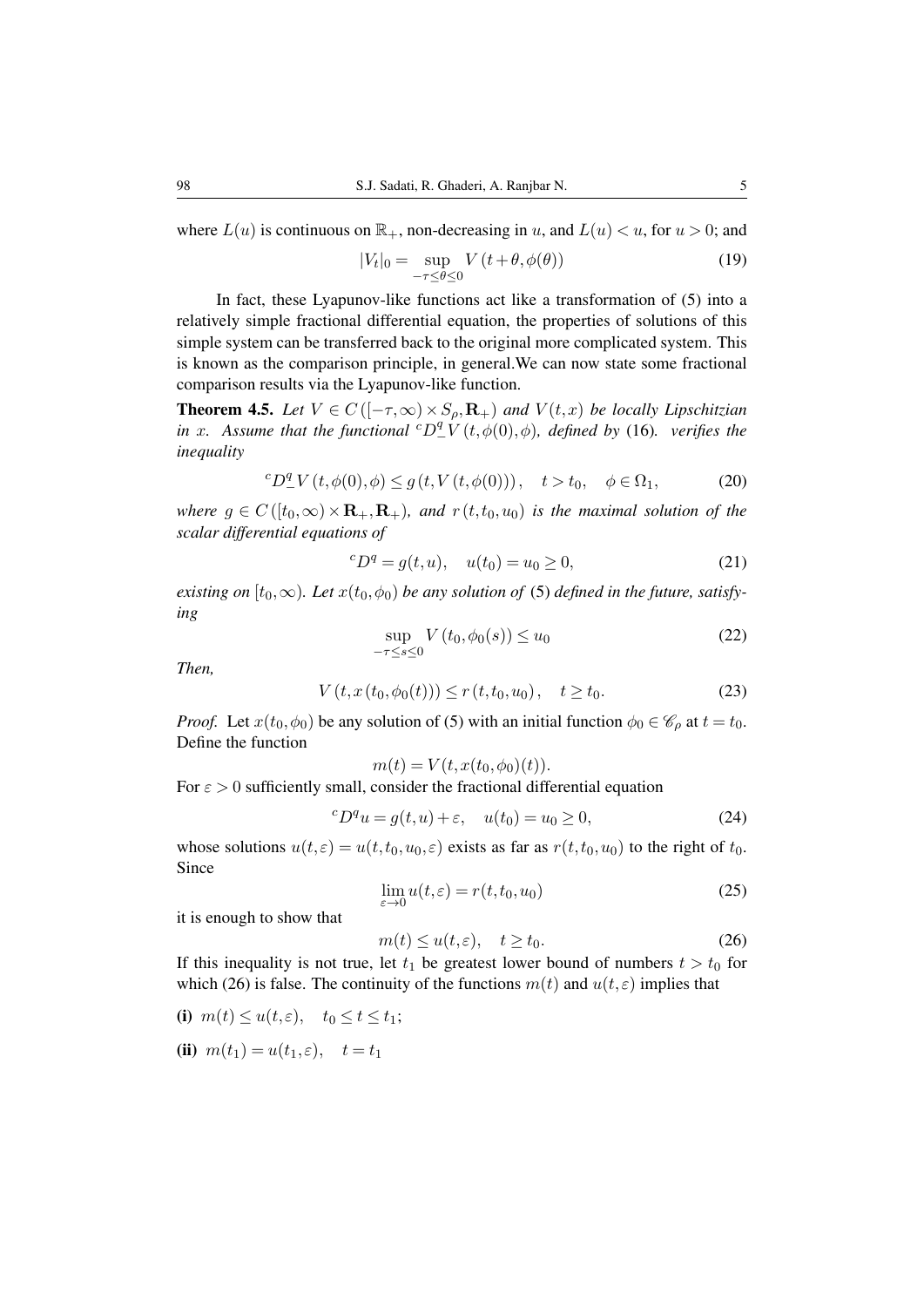Now by Lemma 4.1 we have

$$
D^{q}m(t_{1}) \ge D^{q}u(t_{1}, t_{0}, u_{0}, \varepsilon) = g(t_{1}, u(t_{1}, t_{0}, u_{0}, \varepsilon)) + \varepsilon
$$
\n(27)

Since  $g(t, u) + \varepsilon \ge 0$ ,  $u(t, t_0, u_0, \varepsilon)$  is non-decreasing in t; and this implies, from (i) and (ii) that

$$
|m_{t_1}|_0 = u(t_1, t_0, u_0, \varepsilon) = m(t_1)
$$
\n(28)

Setting  $\phi = x_{t_1}(t_0, \phi_0)$  and noting that  $\phi(0) = x(t_0, \phi_0)(t_1)$ , it follows that

$$
|V_{t_1}|_0 = V(t_1, \phi(0)).
$$
\n(29)

This means that  $\phi \in \Omega_1$ , and, consequently. using the Lipschitzian character of  $V(t, x)$  in x and the relation (20), we obtain the inequality

$$
{}^{c}D^{q}m(t_{1}) \leq g(t_{1}, m(t_{1})). \tag{30}
$$

which is incompatible with (27). Hence (23) is valid and the proof is complete.  $\Box$ 

**Corollary 4.6.** *Let*  $V \in C([- \tau, \infty) \times S_{\rho}, \mathbb{R}_+)$  *and*  $V(t, x)$  *be locally Lipschitz in x. Assume that, for*  $t > t_0$ ,  $\phi \in \Omega_0$ ,

$$
{}^{c}D_{+}^{q}V(t,\phi(0),\phi) \leq 0.
$$
 (31)

*Let*  $x(t_0, \phi_0)$  *be any solution of* (5) *such that*  $x(t_0, \phi_0)(t) \in S_\rho$  *for*  $t \in [t_0, t_1]$ *. Then* 

$$
V(t, x(t_0, \phi_0)(t)) \le \sup_{-\tau \le s \le 0} V(t_0, \phi_0(s)), \quad t \in [t_0, t_1]. \tag{32}
$$

*Proof.* If we set  $g \equiv 0$  in Theorem 4.5, we obtain the inequality

$$
V(t, x(t_0, \phi_0)(t)) \le V(t_2, x(t_0, \phi_0)(t_2)),
$$
\n(33)

where  $t_2 \in (t_0, t_1)$ . Since  $V(t_2, x(t_0, \phi_0)(t_2)) > 0$ , the assumption on  $L(u)$  implies that

$$
V(t_2+s, x(t_0, \phi_0)(t_2+s)) < L(V(t_2, x(t_0, \phi_0)(t_2))),\tag{34}
$$

which shows that  $x_t(t_0, \phi_0) \in \Omega_0$ ,  $t_0 \le t \le t_2$ . The remain of the proof is similar to the proof of Theorem 4.5.  $\Box$ 

The next comparison theorem gives a better estimate.

Theorem 4.7. *Let the assumptions of Theorem 4.5 hold except that the inequality* (20) *is replaced by*

$$
{}^{c}D_{+}^{q}V(t,\phi(0),\phi) + d(||\phi(0)||) \le g(t,V(t,\phi(0))), \qquad (35)
$$

*for*  $t \ge t_0$ ,  $\phi \in \mathscr{C}_{\rho}$ , where the function  $d \in \mathscr{K}$ . Assume further that  $g(t, u)$  is monotone *non-decreasing in* u *for each* t*. Then* (22) *implies*

$$
V(t, x(t_0, \phi_0)(t)) + \frac{1}{\Gamma(q)} \int_{t_0}^t (t - s)^{q-1} d(\|x(t_0, \phi_0)(s)\|) ds \le r(t) \qquad (36)
$$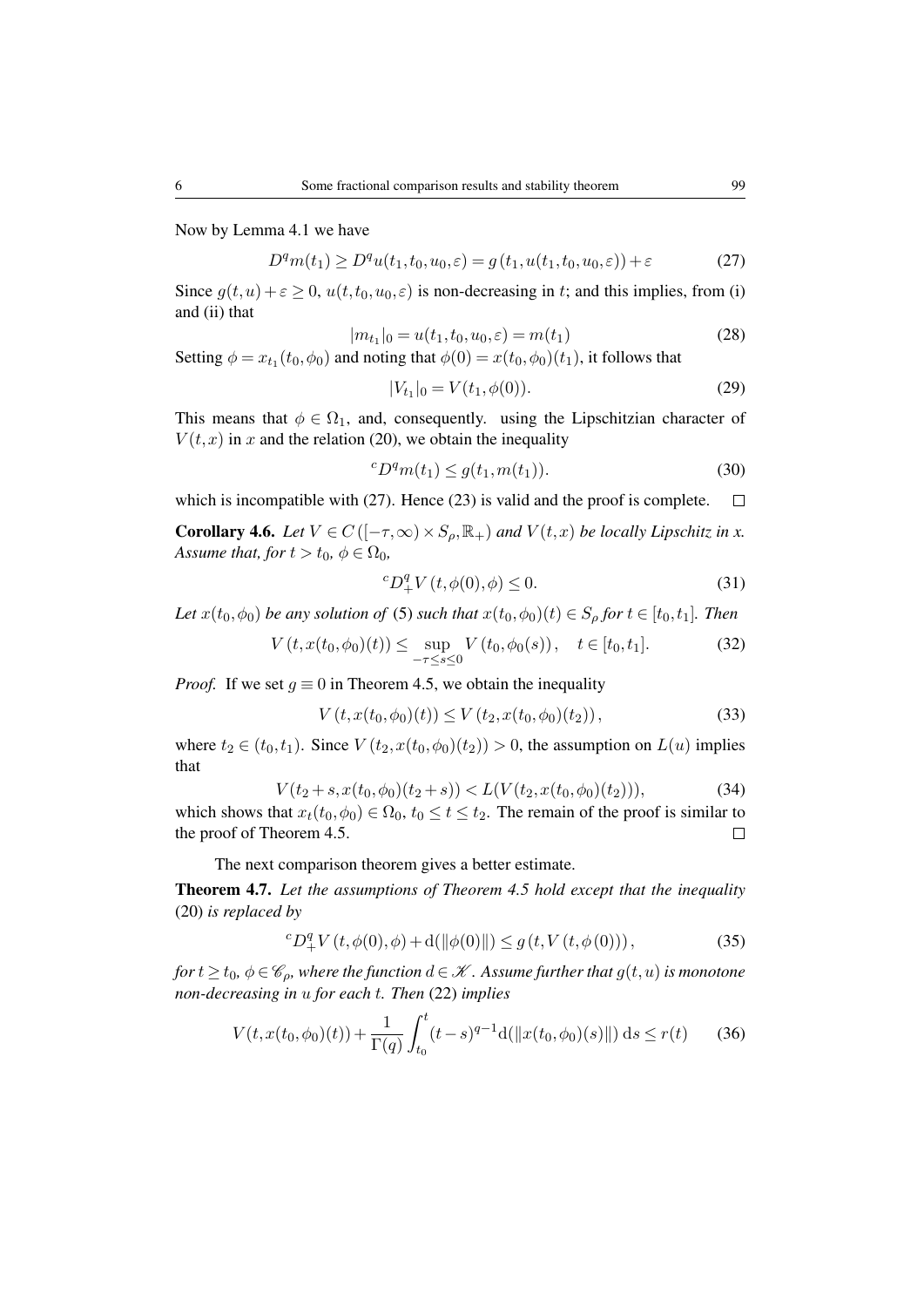*Proof.* Consider

$$
m(t) = V(t, x(t_0, \phi_0)(t)) + \frac{1}{\Gamma(q)} \int_{t_0}^t (t - s)^{q-1} d(\|x(t_0, \phi_0)(s)\|) ds,
$$
 (37)

for  $t \ge t_0$  and set  $\phi = x_t(t_0, \phi_0)$  so that  $\phi(0) = x(t_0, \phi(0))(t)$ . We then obtain, using the condition (35), the inequality

$$
{}^{c}D_{+}^{q}m(t_{1}) \leq g(t_{1}, m(t_{1})) \tag{38}
$$

Here, we have used the monotonicity of  $q(t, u)$  in u and the fact that

$$
V(t, x(t_0, \phi_0)(t)) \le m(t),
$$
\n(39)

while applying the assumption (36). Therefore, it is easy to prove the result of Theorem 4.7, following the statements in the proof of Theorem 4.5.  $\Box$ 

#### 5. STABILITY

Let us consider the fractional functional differential system (5). We will assume that  $f(t,0) \equiv 0$ , so that the system (5) possesses the trivial solution (x = 0). Let us also suppose that the solutions  $x(t_0, \phi_0)$  of (5) exist in the future.

**Definition 5.1.** The trivial solution of (5) is said to be *stable* if, for each  $\varepsilon > 0$ ,  $t_0$ , there exists a positive function  $\delta = \delta(t_0, \varepsilon)$  that is continuous in  $t_0$  for each  $\varepsilon$ , such that, whenever

$$
\|\phi_0\| \le \delta,\tag{40}
$$

we have

$$
||x(t_0, \phi_0)(t)|| < \varepsilon \quad t \ge t_0 \tag{41}
$$

**Definition 5.2.** The solution  $x = 0$  is said to be *uniformly sable* if the number  $\delta$  in the previous definition is independent of  $t_0$ .

**Theorem 5.3.** Assume that there exists a function  $V(t, x)$  satisfying the following *conditions:*

- (i)  $V \in C([- \tau, \infty) \times S_{\rho}, \mathbb{R}_+)$ ,  $V(t, x)$  *is positive definite, decrescent, and locally Lipschitzian in* x*;*
- (ii) *for*  $t > t_0$ ,  $\phi \in \Omega_0$ ,

$$
{}^{c}D_{+}^{q}V(t,\phi(0),\phi) \le 0.
$$
\n(42)

*Then, the trivial solution of* (5) *is uniformly stable.*

*Proof.* Since V is positive definite and decrescent, there exist functions  $a, b \in \mathcal{K}$ satisfying

$$
b(||x||) \le V(t, x) \le a(||x||), \quad (t, x) \in [t_0, \infty) \times S_\rho.
$$
 (43)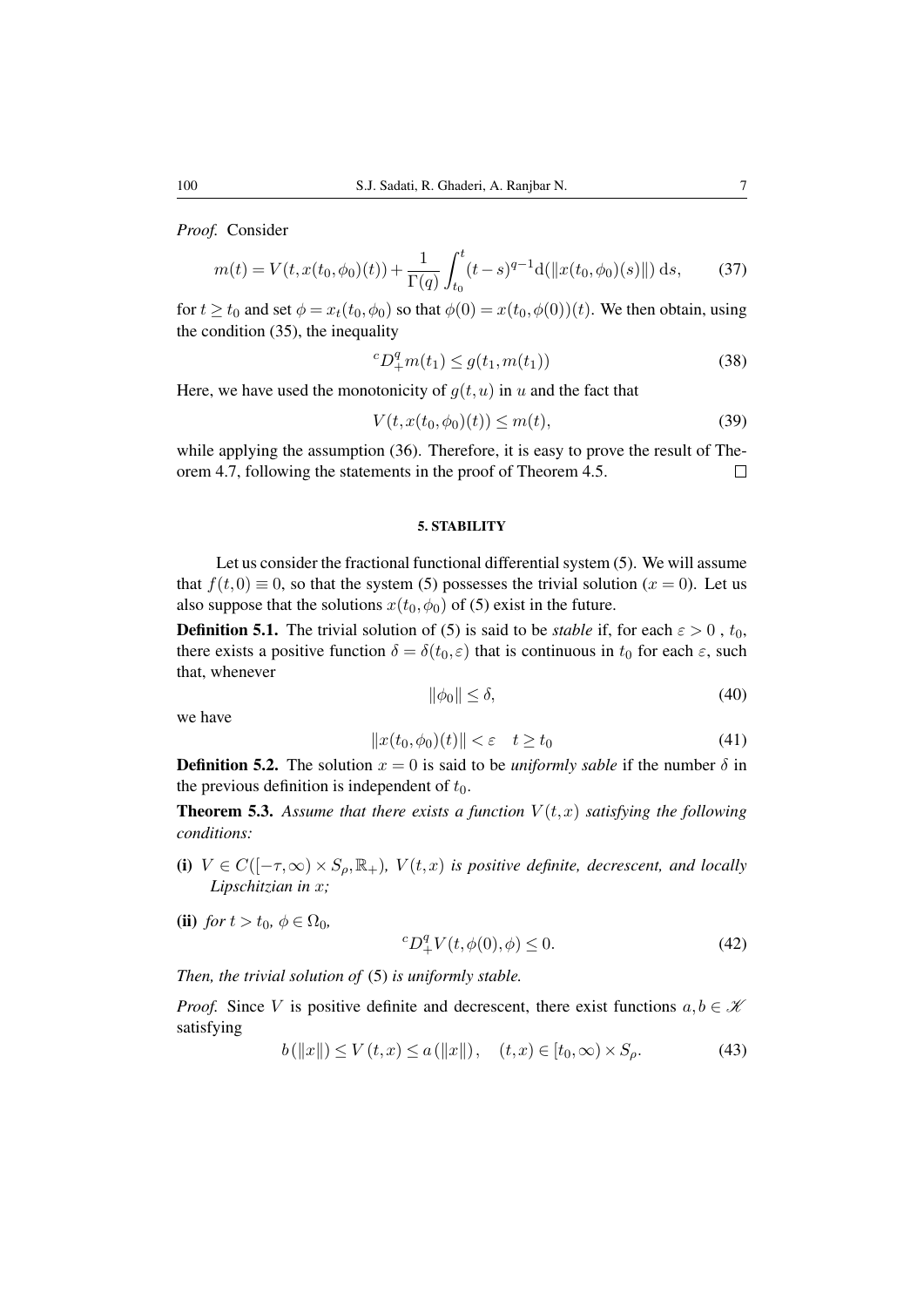Let  $0 < \varepsilon < \rho$ ,  $t_0 \in \mathbb{R}_+$  be given. Choose  $\delta = \delta(\varepsilon) > 0$  such that

$$
a(\delta) < b(\varepsilon) \tag{44}
$$

We claim that, if  $\|\phi_0\| \leq \delta$ , then  $\|x(t_0, \phi_0)\| < \varepsilon$ ,  $t \geq t_0$ . Suppose that this is not true. Then, there exists a solution  $x(t_0, \phi_0)$  of (5) with  $\|\phi_0\|_0 \leq \delta$  such that

$$
||x(t_0, \phi_0)(t_2)|| = \varepsilon \tag{45}
$$

and

$$
||x(t_0, \phi_0)(t)|| \le \varepsilon, \quad t \in [t_0, t_2], \tag{46}
$$

so that

$$
V(t_2, x(t_0, \phi_0)(t_2)) \ge b(\varepsilon),\tag{47}
$$

because of (43). Furthermore, this means that  $x(t_0, \phi_0)$  ( $t_2$ )  $\in S_o$ ,  $t \in [t_0, t_2]$ . Hence, the choice  $u_0 = a(||\phi_0||_0)$  and the condition

$$
{}^{c}D_{-}^{q}V(t, \phi(0), \phi) \le 0, \quad t \in [t_0, t_2], \quad \phi \in \Omega_0,
$$
 (48)

give the estimate

$$
V(t, x(t_0, \phi_0)(t)) \le a(\|\phi_0\|_0), \quad t \in [t_0, t_2],
$$
\n(49)

because of Corollary 4.6. Now the relations (47), (49), and (44) lead to contradiction

$$
b(\varepsilon) \le V(t_2, x(t_0, \phi_0)(t_2)) \le a(\|\phi_0\|_0) \le a(\delta) < b(\varepsilon). \tag{50}
$$

 $\Box$ This proves that the trivial solution of (5) is uniformly stable.

#### 6. CONCLUSION

Lyapunov's second method is a standard technique used in the study of the qualitative behaviour of fractional order differential systems with Caputo derivatives along with a comparison results that allows the prediction of behaviour of a differential system when the behaviour of the null solution of a comparison system is known. In this work we generalized some comparison theorems in fractional differentialdifference equations and used this results to prove a stability theorem for a class of fractional nonlinear time-delay systems.

#### REFERENCES

- 1. S.G. Samko, A.A. Kilbas, O.I. Marichev, *Fractional Integrals and Derivatives, Theory and Applications* (Gordon and Breach, Yverdon, 1993).
- 2. A. A. Kilbas, H. M. Srivastava, and J. J. Trujillo, *Theory and Applications of Fractional Differential Equations* (North-Holland, Amsterdam, The Netherlands, 2006).
- 3. I. Podlubny, *Fractional Differential Equations, vol. 198 of Mathematics in Science and Engineering* (Academic Press, San Diego, California, USA, 1999).